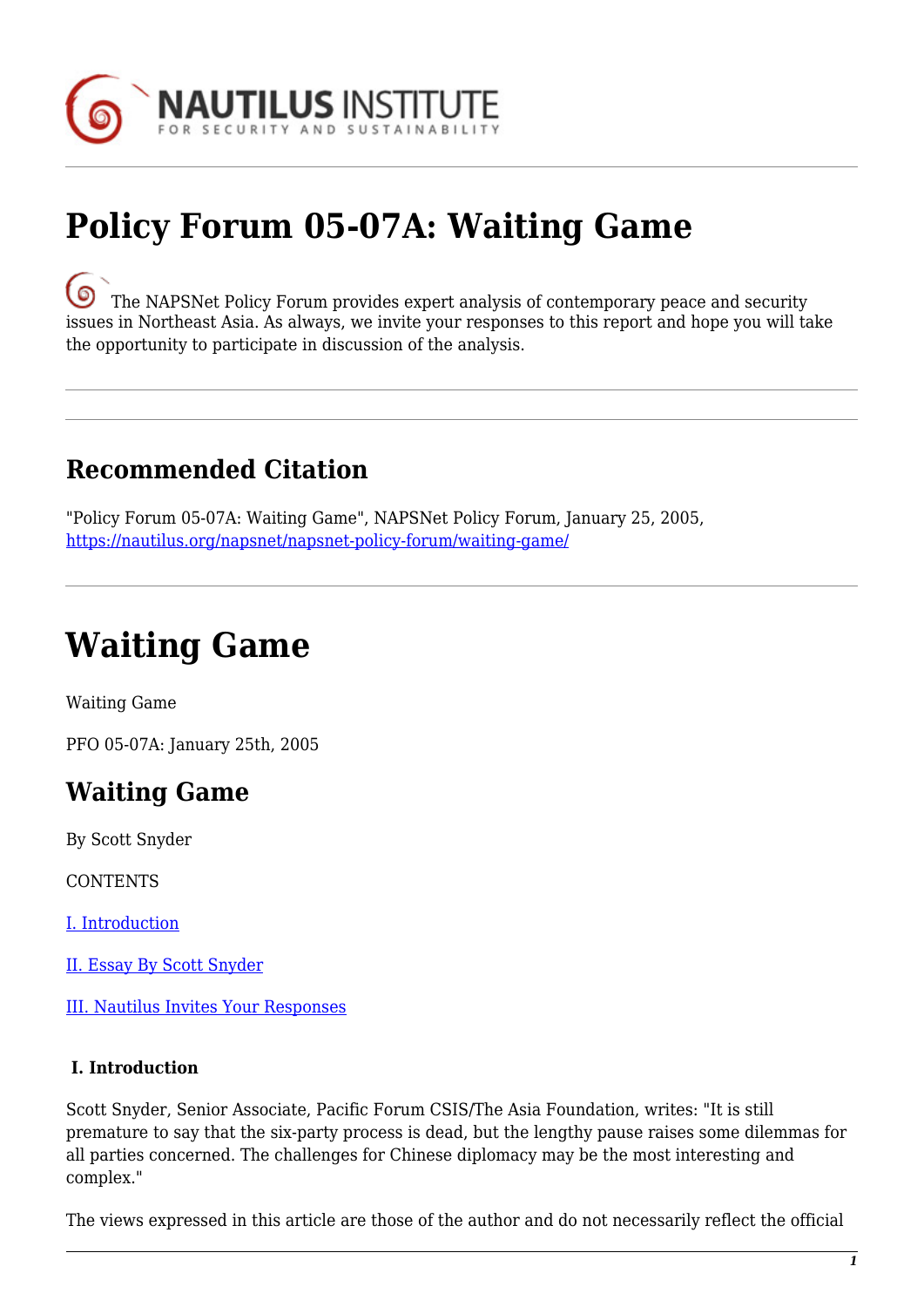policy or position of the Nautilus Institute. Readers should note that Nautilus seeks a diversity of views and opinions on contentious topics in order to identify common ground.

### <span id="page-1-0"></span> **II. Essay by Scott Snyder**

-"Waiting Game" by Scott Snyder

The second half of the year brought no opportunity for a fourth round of Six-Party Talks. The focal point for Chinese diplomatic efforts this quarter was the visit of North Korea's number two, President Kim Yong-nam, who met with all of China's senior leaders with apparently inconclusive results. ROK President Roh Moo-hyun also met with PRC President Hu Jintao in Santiago in November and with Premier Wen Jiabao in Ventiane in December to press the case for continued sixparty diplomacy with North Korea, but to no avail in the absence of cooperation from the DPRK.

The refugee issue has taken on a higher profile as outside parties increasingly single out China for failing to recognize and provide humanitarian treatment to North Korean refugees crossing into China. Tensions surrounding the North Korean refugee issue have escalated with the passage in the U.S. Congress of the North Korean Human Rights Act, a near doubling of refugee arrivals in South Korea to almost 2,000 in 2004, and more aggressive Chinese efforts to intimidate and deter thirdparty brokers who assist North Korean refugee efforts, including the embassies that have provided safe passage to North Korean refugees. The trade relationship between China and South Korea is becoming increasingly complex, as China poses greater competition for South Korean products in third-country markets and was one of nine parties pressing to open South Korea's rice market as required by WTO regulations. Nonetheless, South Korean exports to China remain the primary reason the South Korean economy did not experience a recession in the second half of 2004.

#### No News is Bad News: Six-Party Talks Still on Hold

The lack of a six-party meeting during the second half of 2004 can only be categorized as a setback for Chinese diplomacy on the Korean Peninsula, given the tone set by China's self-congratulatory statements following earlier rounds of the talks. A disturbing sign for the future of the talks is that they have not resumed despite the PRC's good-faith efforts to persuade DPRK counterparts at the highest levels to continue to participate in the six-party process. The PRC's senior party leader Li Changchun went to the DPRK in September and met with Kim Jong-il in an apparently failed effort to draw North Korea back to the negotiating table. In early October, there were press reports that the PRC has come to the view that the DPRK has indeed attempted to enrich uranium, increasing support for the view that the North's uranium enrichment activities could not be swept under the rug as part of any deal on North Korean denuclearization. Chinese high-level delegations to Pyongyang and visits by DPRK senior officials to Beijing, including most notably the visit of DPRK President Kim Yong-nam for discussions with the PRC's top leadership, appear to have yielded no tangible progress. At the APEC meeting in Santiago, President Bush met with President Hu and other leaders, who all agreed that the way to make progress on the North Korean nuclear crisis is to pursue the Six-Party Talks.

Despite apparent agreement on the sidelines of the APEC meeting that Six-Party Talks are the only way to go, subsequent efforts in late November and early December to get the talks back on track have not yet born fruit, presumably because Secretary of State-designate Condoleezza Rice must assemble a new team to lead U.S. diplomacy, including a likely review of policy toward the Korean Peninsula and personnel involved with Six-Party Talks. Many of the heads of delegations to the talks are being transferred to new positions, with a second-generation team of negotiators appointed to take their places in the New Year. Meanwhile, patience is waning while the DPRK's delay is filling in gaps among other parties without necessitating much of a diplomatic effort by the United States,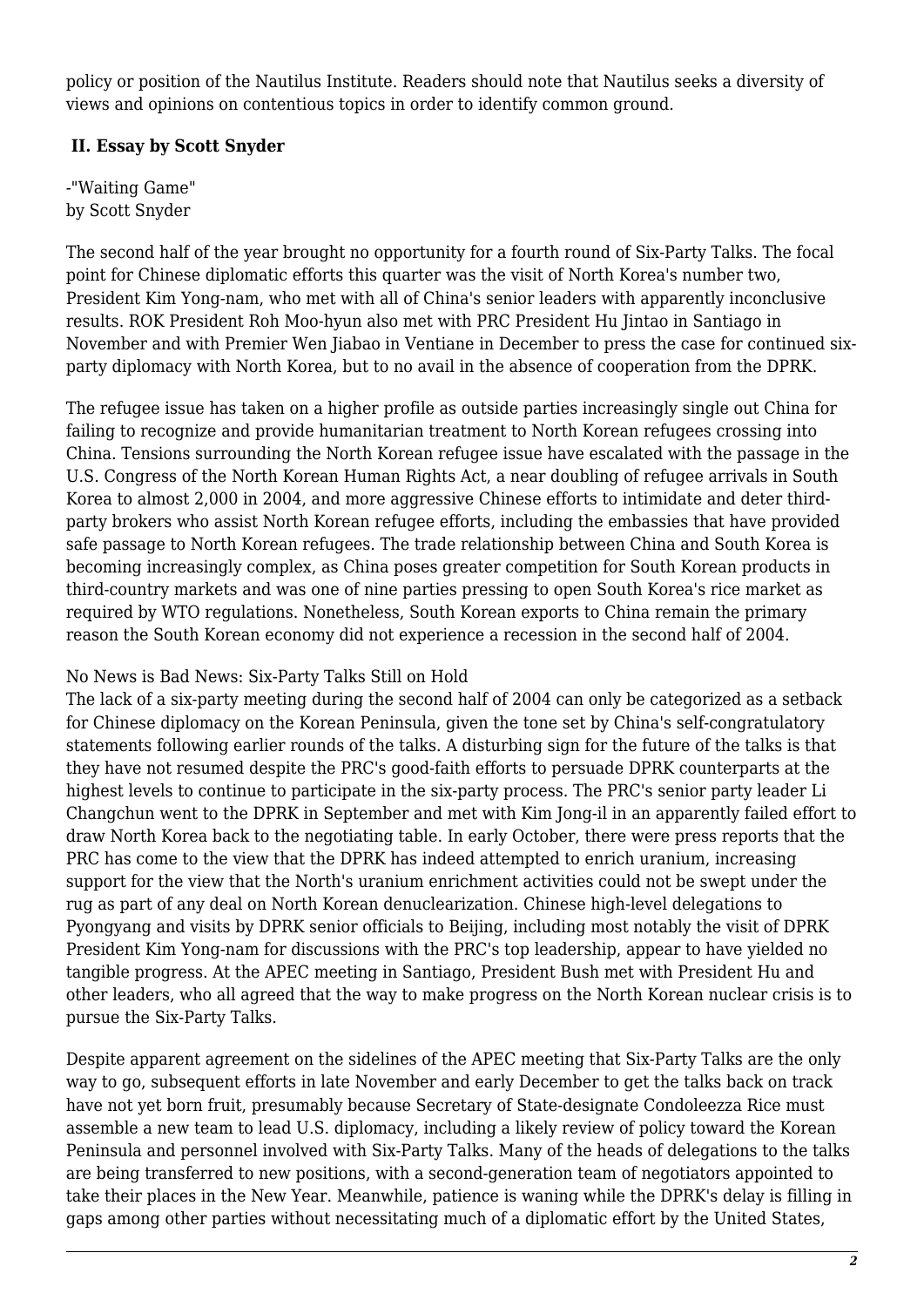where the second Bush administration doesn't start until January and which continues to focus primarily on Iraq.

But there is no sign that North Koreans are ready to come back to the negotiating table in Beijing, raising questions about whether there will be another round of Six-Party Talks at all. At the third round of talks in June, the U.S., South Korea, and North Korea all tabled opening proposals designed to move toward the goal of denuclearizing North Korea. Oddly enough, the effect of the presentation of U.S. and North Korean opening positions seems to have been to dry up any political will that might have existed to come back to the negotiating table for a fourth round.

It is still premature to say that the six-party process is dead, but the lengthy pause raises some dilemmas for all parties concerned. The challenges for Chinese diplomacy may be the most interesting and complex. On the one hand, the PRC is widely seen as the party that has the most leverage and ability to persuade North Korea to continue to at least come to the six-party meetings, if not to influence the DPRK to yield to the demands of the international community. The PRC's capacity to host the talks underscores that leverage. However, sponsorship of the Six-Party Talks has also proven to be a costly venture for the Chinese, as the DPRK has received tangible rewards for just showing up at earlier rounds. How much can the PRC rightly be expected to provide North Korea to simply show up at meetings without seeing progress toward a solution to North Korea's nuclear challenge to the international community?

So what if diplomacy fails to restrain North Korea's nuclear development efforts? Despite intermittent rumblings from Bush administration hardliners that the issue should go to the UN Security Council, China would clearly have the deciding vote on whether to allow the six-party process to fail or whether anything could be accomplished at the Security Council in any event. But the Six-Party Talks were established by the Chinese precisely to prevent the type of failed diplomacy that occurred with Iraq to replicate itself on the Chinese border. So how imaginable is it that the Chinese would allow the Six-Party Talks to fail? For Chinese eying the dangers of instability on its border, continued talk no matter how empty is preferable to an escalation that might result in either military conflict or instability in the DPRK.

If the Six-Party Talks are simply a safety net for all parties concerned, it would be enough for everyone just to have another meeting if only the North Koreans would go along with the game. The risk is that the talks themselves become a pretext for delay and an escape valve for the DPRK to continue nuclear weapons development, albeit at a rather deliberate rate. Are the Chinese in fact hoping the Bush administration may conclude that it is enough for now, given the enormous distraction and challenge of democracy-building in Iraq and continued proliferation pressure from Iran, to keep Kim Jong-il in the six-party box rather than pursue further confrontational tactics or try to raise expectations and expend the energy necessary to pursue a near-term solution on the Korean Peninsula?

#### China's Other Headache: Refugees

If North Korean nuclear issues weren't enough of a challenge, the PRC's policy toward North Korean refugees is also drawing criticism as part of an increasingly active campaign by South Korean and U.S. NGOs to focus attention on human rights conditions in North Korea. The U.S. Congress unanimously passed the North Korean Human Rights Act, which President Bush signed into law in October. The law itself provides authorization for modest funding for refugee assistance efforts and directs the U.S. to be willing to accept North Korean refugees if they choose for whatever reason not to go to South Korea. But the passage of the law raised hackles with progressive South Korean legislators and provided a moral boost for U.S. and South Korean human rights and refugee assistance efforts in China. South Korean conservative opposition legislator Hwang Woo-yea has been particularly critical of the Chinese government, which in turn warned him in a telephone call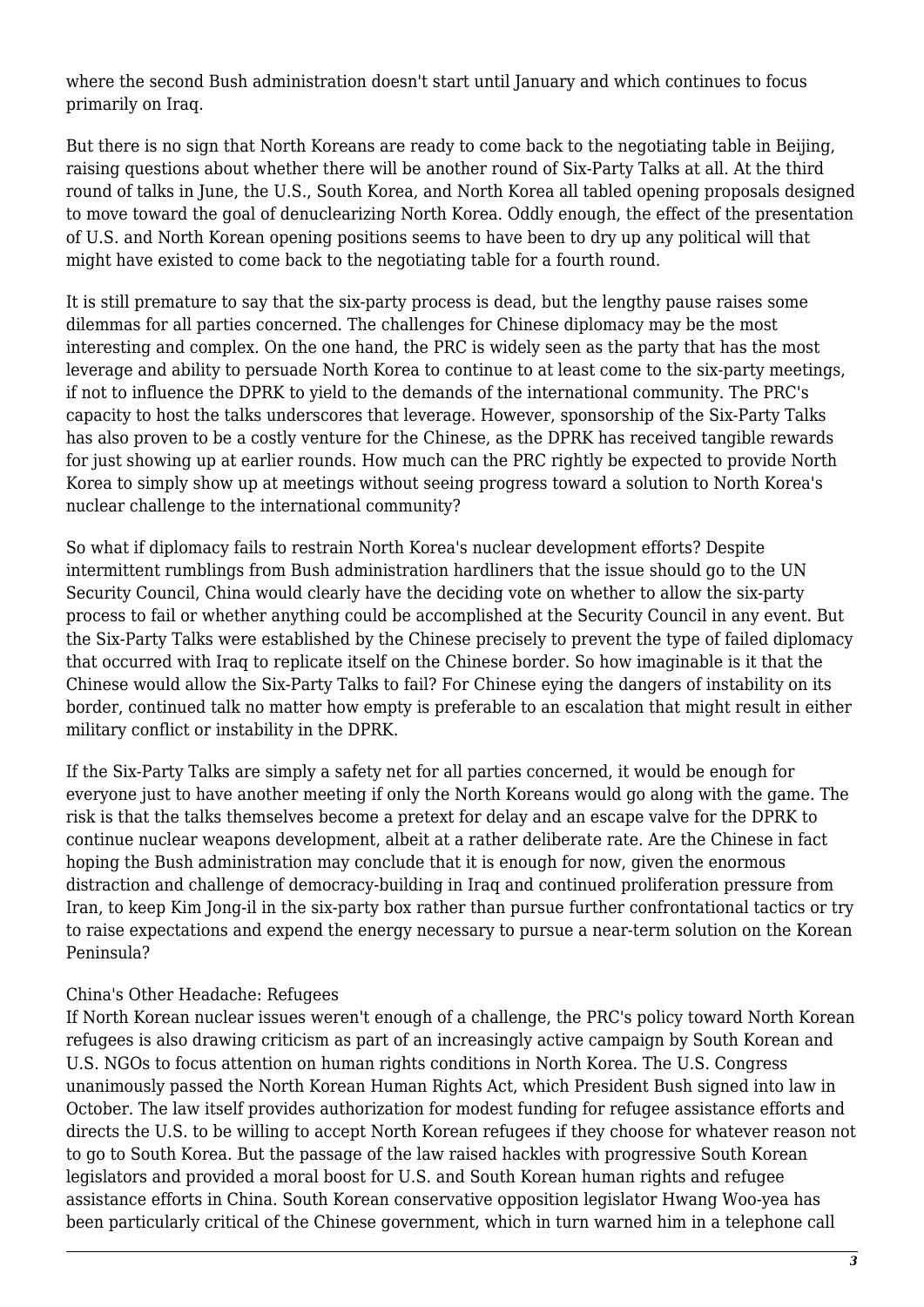from the PRC Embassy in South Korea in December not to support such efforts. This action was deemed interference in South Korean politics, and Hwang has also drawn support in criticizing Chinese handling of the matter from U.S. Sen. Sam Brownback.

China's response to the refugee problem has been straightforward and pragmatic, in light of its relationships with both North and South Korea: cooperate to allow refugees who make contact with foreigners or who enter diplomatic compounds safe passage while strengthening efforts to detain refugees near the border and return them to North Korea in accordance with longstanding bilateral practice. This solution honors the spirit of China-DPRK cooperation, but it is in direct violation of international human rights treaties to which China is a signatory. Those treaties condemn refoulement, or the return to their home countries of individuals who may be at risk for political persecution. Chinese authorities initially turned a blind eye to South Korean humanitarian efforts to respond to the plight of North Korean refugees in northeastern China, but gradually they have enforced harsher measures against South Korean and other foreign activists who have entered the PRC and given the refugees a helping hand in their efforts to force entry into diplomatic compounds. An alternative has been for refugees to make treks of thousands of miles across China to Mongolia or Southeast Asia, where it has been possible to arrange for transit to South Korea, usually with the help of "refugee brokers" or human rights NGOs. A charter plane transit to Seoul last July of over 468 North Korean refugees who made the trek through China allegedly to Vietnam has also led to strengthened PRC border controls aimed at preventing North Korean refugees from illegally transiting remote Chinese borders via third countries en route to Seoul. Almost 2,000 North Korean refugees have arrived in South Korea in 2004, compared to 1,281 in 2003.

Chinese authorities have responded negatively to efforts to help North Korean refugees that have tried to gain publicity at the expense of the PRC government. From last year, Chinese authorities have taken an increasingly strict attitude toward foreign citizens caught helping North Korean refugees, with several representatives from South Korean and Japanese human rights NGOs serving prison terms for their efforts to help North Korean refugees. As organized forced entries into foreign embassy compounds and foreign schools in Beijing have escalated over the past two years, the diplomatic compound area of Beijing has been transformed from sleepy and pleasant tree-lined avenues to a kind of armed camp, with barbed-wire fences blocking the sidewalks from the walls of embassy compounds. In October, Chinese authorities stepped up efforts to halt this practice, preemptively detaining almost 70 North Korea refugees and repatriating them to North Korea. Forty-four North Korean refugees were held up in the Canadian Embassy in Beijing for two months while PRC authorities demanded exit interview opportunities and decided to build a second fence around the Canadian embassy compound. Chinese public security officials detained and carried away a number of North Korean refugees who had entered the South Korean consulate property but had not entered the building in December. The net effect of these actions is that it is now more difficult for North Korean refugees to find their way to South Korea, despite the upward trend in the number of refugees actually arriving in Seoul.

#### Taking Stock of China-Korea Economic Relations

Over the course of 2003 and 2004, China-Korea trade has grown tremendously in line with the breath-taking growth of China's trade relationships with every other country in the region. China's growth has rippled outward and raised the tide of economic growth for all of its neighbors, with mixed effect and implications for the future of these relationships. Korean perceptions of China's economic growth have shifted from unbridled optimism (South Korea's exports topped \$200 billion for the first time in 2004 driven by double-digit growth in exports to the PRC) to a mixture of opportunism and wariness as export opportunities to China have been the single engine pulling the Korean economy forward. Korean firms in many industries simply cannot compete with China's low labor costs, and the establishment of the Kaesong Industrial Zone is envisioned as one way of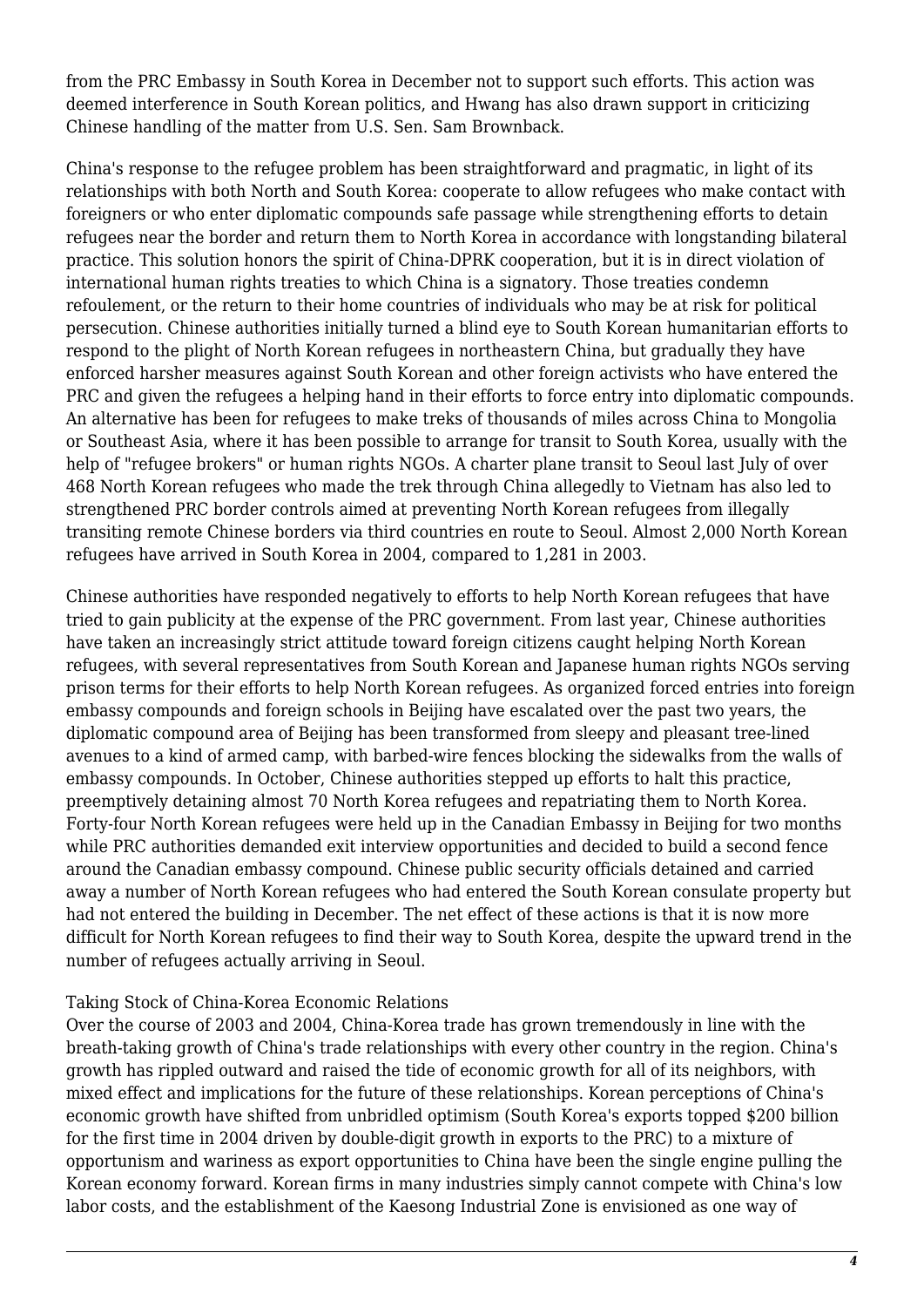supporting South Korean sunset industries against Chinese competition through use of North Korean labor. The result of China's labor cost advantage has been a hollowing out of Korean industry and unprecedented levels of investment by Korean firms in plants based in China (the completion of POSCO's Suzhou Automotive Processing Center and LG Chem's Guangdong-based petrochemicals factory are the latest examples this quarter) to take advantage of China's low labor costs. Korea's competitiveness in third country markets is increasingly challenged by products from China, but some of those products are from Korean-invested and Korean-owned factories.

One downside of China's intense competition: Samsung no longer rolls out latest prototypes of mobile phones at trade shows to avoid illegal cloning by Chinese competitors. Reported cases of industrial espionage against South Korean firms, usually from Chinese upstart competitors, continue to rise. LG Economic Research Institute has reported that the number of high-tech industrial espionage cases increased to 22 in 2004 from only six cases during the previous year. Another challenging trend is China's own foreign direct investment in Korea, usually focusing on high-tech firms that could yield technology benefits in the long run for Chinese domestic production efforts. Shanghai Automotive successfully concluded one such agreement to purchase Ssangyong Motors in October after satisfying Ssangyong's labor union with guarantees of additional investment and job guarantees as part of the purchase agreement.

A widely anticipated revaluation of the Chinese currency could change the playing field yet again, with mixed effects for Korean exporters depending on whether they are focused on China as an export market or on third country markets in which the competitiveness of China-sourced products would be affected. As one examines the complicated and intertwined China-South Korea economic relationship, a key question is whether the share of Chinese exports produced by Korean firms now based in China is sufficient to make up for the losses in market share of products "made in Korea." The other question is the extent to which Korean investments in plant in China are positioned to gain a foothold in the Chinese domestic market. Korea has performed well in exports to high-growth sectors such as mobile telephone sets and automobiles, but the growth in those sectors in China's domestic market is already beginning to slow as the PRC government attempted to cool China's torrid growth rate in 2004. South Koreans are hoping that the next frontiers in the Chinese market will be the home shopping and online gaming markets, both of which play off South Korea's cuttingedge experience with IT applications.

Finally, another manifestation of the complexity and change in the economic relationship between South Korea and China can be seen in the fact that China was one of nine rice exporting countries with whom South Korea negotiated the liberalization of its rice market under the World Trade Organization (WTO). China was not even a member of the WTO when the current rice liberalization went into force during Uruguay Round negotiations, but now China provides additional pressure to that of the United States, Thailand, Vietnam, and others for South Korea to open its market to foreign rice. In fact, given the types of rice grown among exporters, China stands to gain the most from Korean agricultural liberalization and thus represents the greatest threat to Korean farmers. In international negotiations strongly contested by South Korean farmers, South Korea took steps to open its rice market, agreeing to import 7.9 percent of the total average of rice consumed in South Korea by 2014.

#### China-Korea Relations: Outlook for 2005

The Chinese relationship with the Korean Peninsula has become considerably thornier over the course of the past year. The heady days of up to 50 percent per-year growth in the China-South Korea trade relationship have probably run their course. As the rate of growth in bilateral trade slows, it will become more difficult to ignore the downsides and frictions of the bilateral economic relationship or to contain bilateral political frictions. As the momentum of the economic relationship